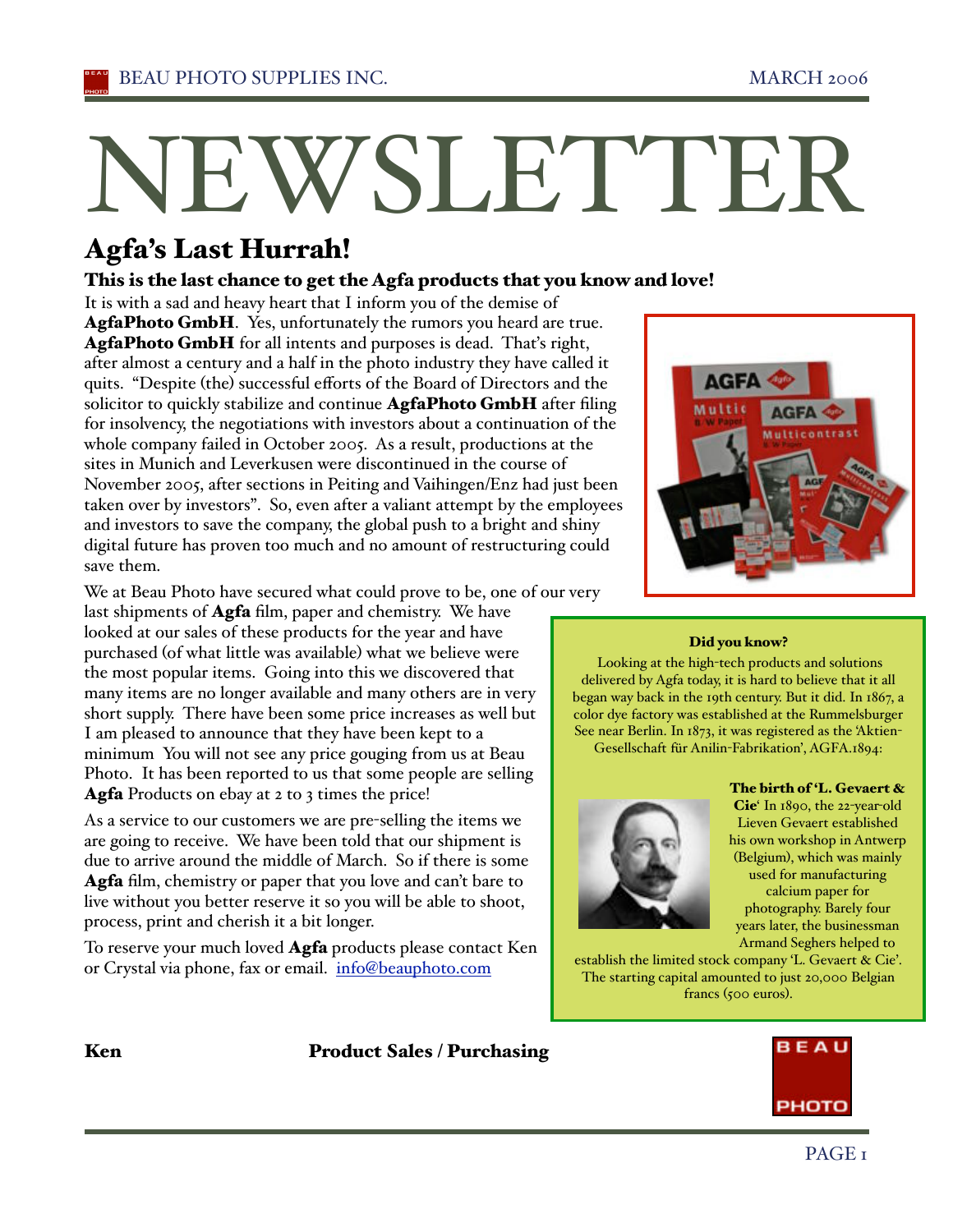### RENAISSANCE THE BOOK

### Soho Styler Version 2.0.03

For all of you wedding photographers out there who have purchased the Renaissance album design software, Soho Styler Version 2.0.03 is now available. To download this new version visit www.thebookalbum.com, click on Soho Styler Support, then Download, and then select whether you would like the Mac or PC version.

It is important to note that version 2.0.03 is recommended for use with PC computers no more than two years old with 1GB of ram, or for Mac computers running on OS 10.4 or newer. If your computer runs on an older operating system, Soho Styler Version 1.2.02 is still available to download.

Highlights of the new software include:

-Approximately 500 more templates! All of the newly designed templates are dynamic.

-Save customized or custom made templates for future use.

-The ability to add drop shadows, colour gradation, borders, or solid and hollow shapes to any photograph.

-The newly designed interface adjusts to any screen setting automatically without creating distortion.

-Viewable work area has increased by 25%.

-Grid for precise positioning and resizing of images.

-Added shapes, text and photos can now be repositioned to a specific location with precision, using numeric input.

-Shapes and photographs can now be locked into position while you perform other types of work.

I am sure that these new software features will enhance your album designs for the up and coming wedding season.

### Deborah Renaissance Album Sales

### FUJI FILM SALE!

We have just received a large order of discontinued **Fuji** negative film! The same film can now actually be purchased under the names Pro 160S and Pro 800Z. Come in and buy these films under their old name before they are all gone!

| NPS 160 120 Pro Pack | Reg. \$34.08 | Sale \$23.01  |
|----------------------|--------------|---------------|
| NPS 160 220 PRO PACK | Reg. \$71.66 | Sale $$45.91$ |
| NPZ 800 135-36       | Reg. 10.96   | Sale $$7.30$  |

We're expecting! .......... our line of Oriental RC paper! Previously available only in the glossy finish but now we're pleased to announce the imminent arrival of Pearl finish in 8x10, 25 and 50 sheet packs.

### Crystal Film Department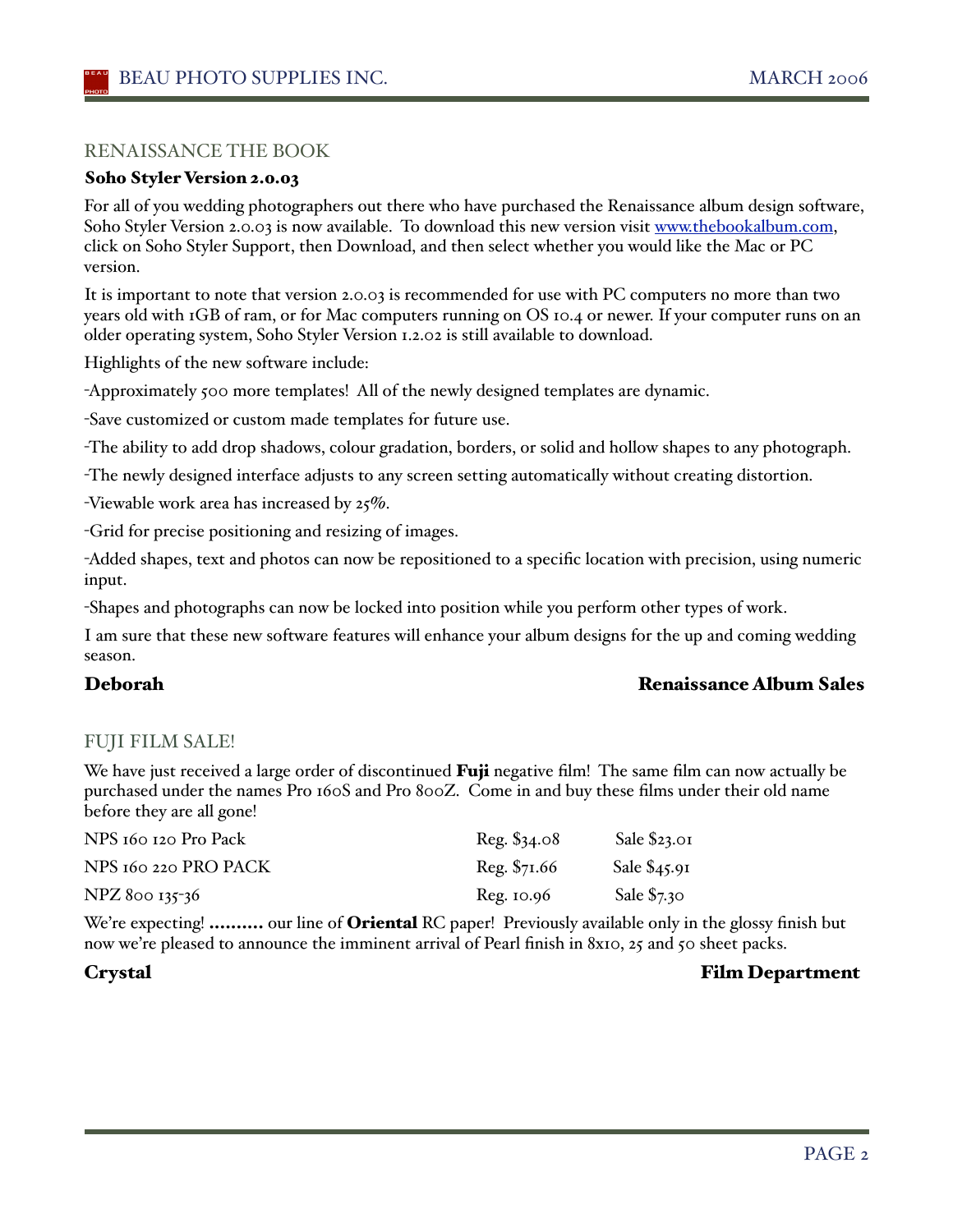# News from "da back"

As most of you have probably already heard, PMA started last week. It is always an interesting time because with every new product, comes the price drop of the old product. And for some, this is a great opportunity to buy-in affordably. So with that in mind, here are just a few awesome deals.

| Canon $20D$          | \$1399.99 |
|----------------------|-----------|
| Lexar $512$ mb $80x$ | \$66.99   |
| Lexar 1gb 8ox CF     | \$99.99   |
| Lexar 1gb 133x CF    | \$127.50  |
| Lexar 2gb 133x CF    | \$179.99  |
| Lexar 2gb 133x SD    | \$179.99  |



### Chris Pro Sales

### LIGHTS CAMERAS AND MORE LIGHTS!

The rental department at Beau has just added some **Profoto** Pro $7$  packs and Pro  $7$  heads to the rental lineup. They are 2400ws AC powered packs which are solid and reliable and live up to the **Profoto** name. Stop by and see the shiny new gear, and for those jobs where you need quality light, and a lot of it, call us, we can help you out.

Wedding season is soon upon us, it is a time when lenses and now digital cameras are very busy on the weekends. Be sure to book ahead so you have the equipment you need. Please note however that cancellations, especially last minute, are subject to a cancellation charge. We want to be sure that everyone has a fair opportunity to book equipment, so make sure you need it before you book it. Have a great spring!

Kathy Rentals

### PMA DIGITAL NEWS

PMA announcements this year see numerous new product introductions, but from the standpoint of new professional digital cameras, the news is sparse. The only new camera in this category that is worth noting is the Canon EOS-30D, the successor to the extremely successful EOS-20D. Certainly more evolutionary than revolutionary, the 30D is nevertheless a significant upgrade when one stops to examine all of its new functionality.

To get the obvious question out of the way first, no it does not have any more megapixels. It is still basically an 8 Mp camera but Canon has made some changes to the camera's internals – simplified circuitry, extra shielding and so on, so it is possible there might be some slight gains in image quality in low light or high ISO conditions. That said, even the EOS-20D still holds it own beautifully when compared to other cameras in the sub-\$3000 D-SLR price range so don't let the EOS-30D's lack of more megapixels put you  $\alpha$ fl